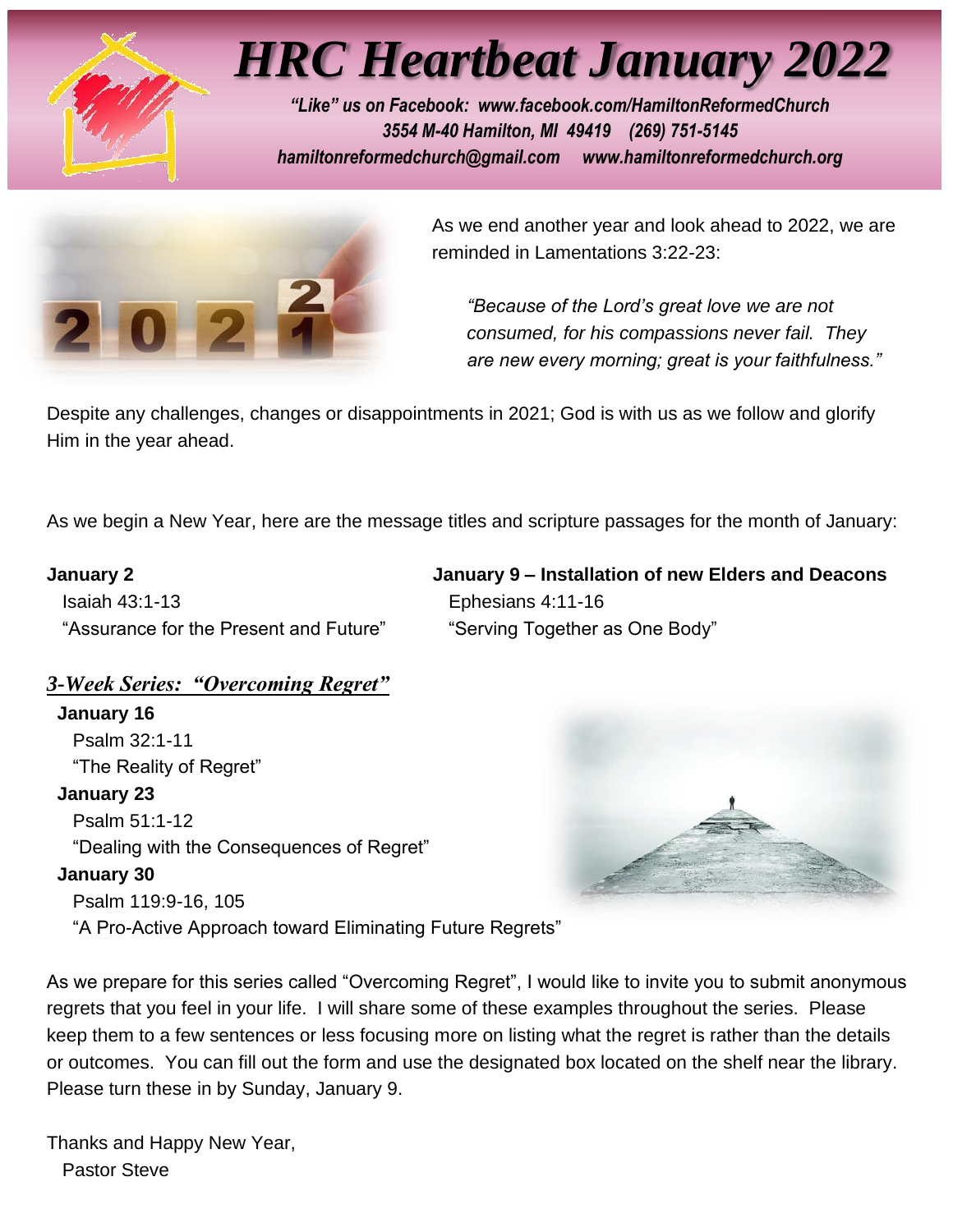## *January Kids Hope Update ~ Take Hold of Your Opportunities*

I look forward to working as the Kid's Hope USA Director for Hamilton and Haven Reformed Churches starting January 1, 2022. I wanted to say "Thank you". Thank you for the opportunity to serve our community. Thank you for the opportunity to help those that might be ignored. Thank you for the opportunity to share faith, hope and love to others.

I'm hoping you read the above paragraph and saw all the opportunities that I listed. Those opportunities are for everyone and for most of us, we either miss out on them or choose to ignore them. Please prayerfully consider the opportunities that are put in front of you daily and how you might be the hands and feet of Christ.

With my retirement from Hudsonville Public Schools, I shared one of my favorite poems that explains perfectly my thoughts on education and life. As the daughter of a preacher, I especially enjoyed sharing it often with my Dad (ha). You don't have to read the whole poem; the first six lines say it all.

#### **I'd Rather See A Sermon**

Poet: Edgar A. Guest

I'd rather see a sermon than hear one any day; I'd rather one should walk with me than merely tell the way. The eye's a better pupil and more willing than the ear, Fine counsel is confusing, but example's always clear; And the best of all the preachers are the men who live their creeds, For to see good put in action is what everybody needs.

I soon can learn to do it if you'll let me see it done; I can watch your hands in action, but your tongue too fast may run. And the lecture you deliver may be very wise and true, But I'd rather get my lessons by observing what you do; For I might misunderstand you and the high advice you give, But there's no misunderstanding how you act and how you live.

When I see a deed of kindness, I am eager to be kind. When a weaker brother stumbles and a strong man stays behind Just to see if he can help him, then the wish grows strong in me To become as big and thoughtful as I know that friend to be. And all travelers can witness that the best of guides today Is not the one who tells them, but the one who shows the way.

One good man teaches many, men believe what they behold; One deed of kindness noticed is worth forty that are told. Who stands with men of honor learns to hold his honor dear, For right living speaks a language which to everyone is clear. Though an able speaker charms me with his eloquence, I say, I'd rather see a sermon than to hear one, any day.



Our influence as Christians shouldn't stop at the church door, we need to let the Holy Spirit do His work within us. Take the opportunity to let others see Christ in us. Isn't that amazing! We can mentor students in a public school and let the Holy Spirit Shine. Separation of church and state have no divide when it comes to the opportunities given to those who are the sermon.

Joy Essenburg, Kids Hope Director ~ kidshopehrc@gmail.com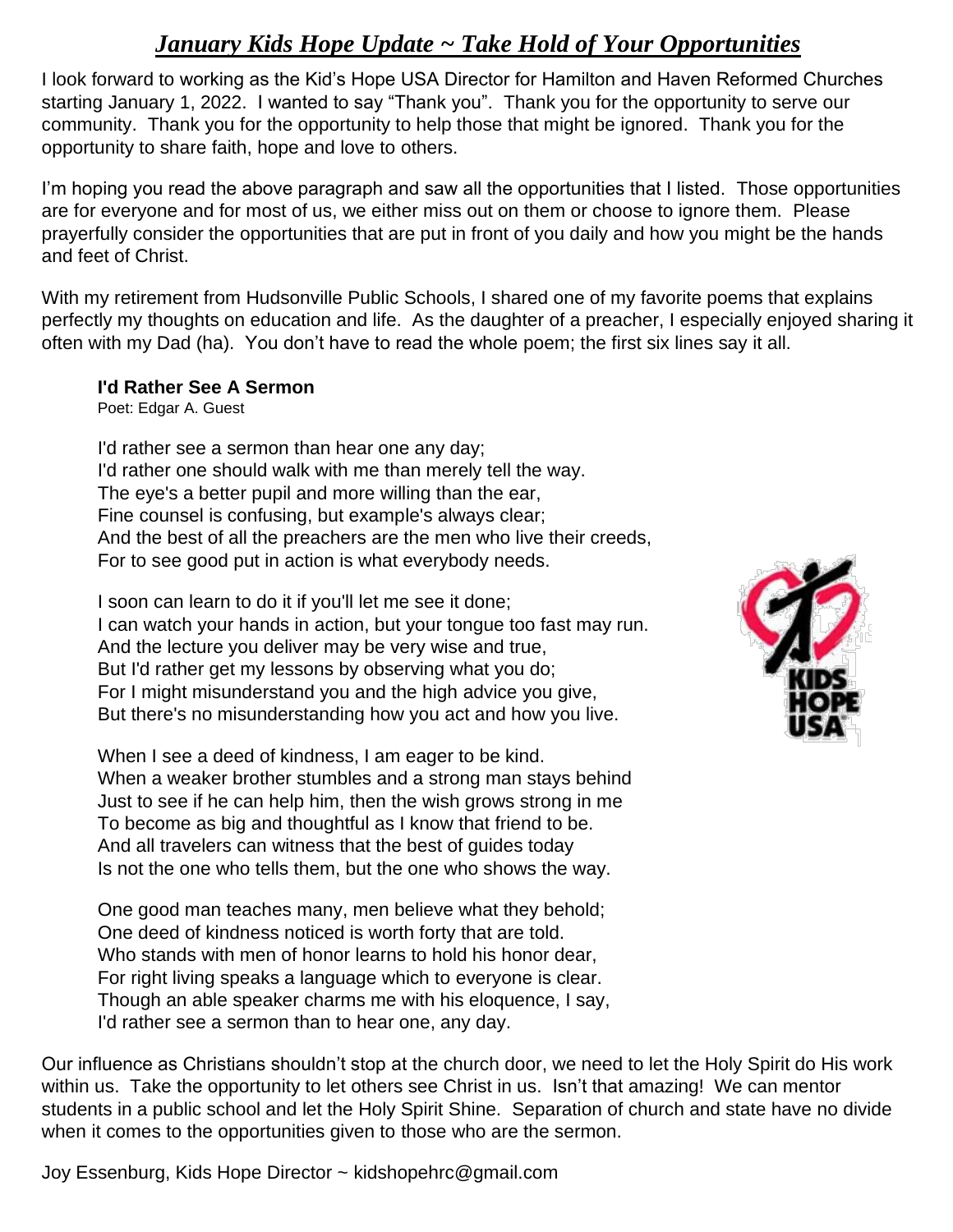## Children's Discipleship Update

Nicki Boerman & Gracie Bosch - Children's Ministry Coordinators - hrcchildren@gmail.com

The kids did a great job with the Christmas program a few weeks ago. The children, the readers, the piano players, and the Youth Praise Team all did a wonderful job celebrating Jesus' birth. We hope that you enjoyed watching the program.

Right now, we are busy getting ready for the winter sessions of Children in Worship, Sunday School and Kid Connection. We still have some openings for activity leaders and dates for people to watch movies with the kids. Stop by the Children's Ministry bulletin board and sign up where you are able to help.

## Volunteers Needed

There are several ways YOU can help out in Children's Ministry:

- *Children's Message Presenters:* We have several openings for children's message presenters. If you're interested in helping but don't know what to talk about, we'd be happy to help you find something.
- *Sunday School Activity Days:* Plan a special activity for students ages 3 years old - 6<sup>th</sup> grade and we'll help you facilitate it. See the bulletin board for available dates.
- *Movie Day Supervisors:* Can you hand out popcorn and sit and watch a movie with our primary students? Sign up for a single date or help out a few times.

Contact Nicki or Gracie with any questions.



## Thank You!

We have officially finished the fall sessions of Children in Worship, Sunday School and Kid Connection. It was a great fall! We are so grateful to each volunteer who helped to make these programs run smoothly. It could not have been done without your help. Sunday School and Children in Worship will resume on January 9. The winter session of Kid Connection begins on January 19. We are excited to see what the winter session has in store.



#### *December 26*

No Children In Worship or Sunday School Classes

#### *January 2*

No Children In Worship or Sunday School Classes

#### *January 9*

Children In Worship and Sunday School Resume

*January 16 – Leader Needed!* Sunday School Special Activity

*January 19* Kid Connection Resumes

*January 23* Regular Sunday School Lesson

*January 30* Sunday School Movie Day

## Kid Connection

When the winter session of Kid Connection begins, we will continue collecting hats and gloves for the elementary.

If you would like to join us in our collection, please leave items on the counter downstairs.



Thank you for your support!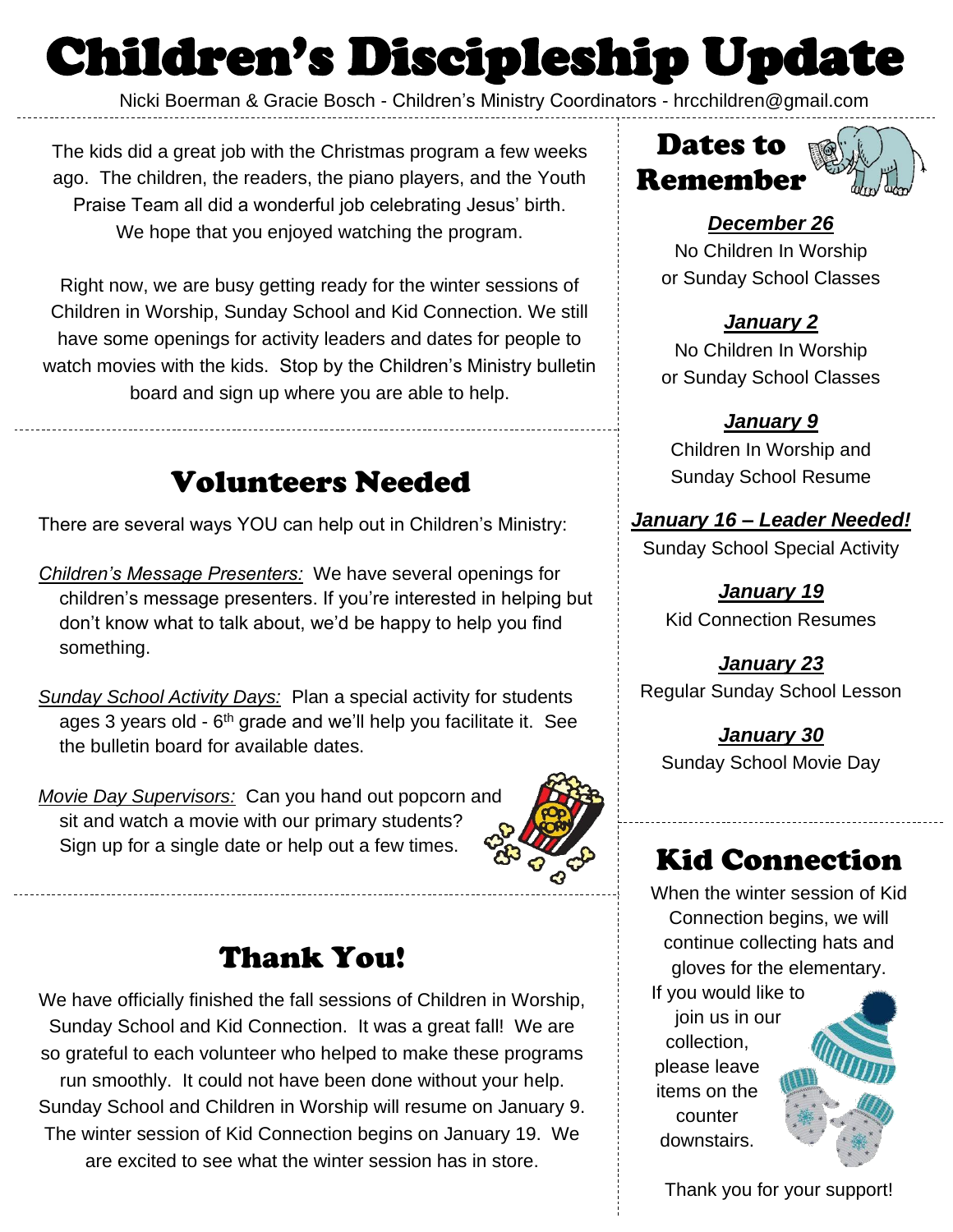## *Please remember our January Prayer Buddies in your prayers this month!*



*Molly Casemier*

**Parents:** John & Libby Casemier

**Birthday:** September 21

- Age/Grade: 13 years old/7<sup>th</sup> grade
- **I like:** soccer, making jewelry, cheer, skiing and dirt biking
- **Prayer Request:** Please pray for endurance handling middle school academics/sports and positive friendships.



*Madison Fales*

**Parents:** Larry & Holly Cochrane **Birthday:** April 26 **Age/Grade:** 14 years old/9th grade **I like:** crafting, knitting, cross stitch, listening to music **Prayer Request:** Please pray for a safe and successful first year in high school. Also pray that I grow in my faith with God.



*Olivia McCormick*

**Parents:** Rob & Shelly McCormick

- **Birthday:** September 14
- Age/Grade: 16 years old/10<sup>th</sup> grade
- **I like:** shopping and spending time with friends
- **Prayer Request:** Please pray for a good school year and safety driving.



*Zoe Rozendaal*

**Parents:** Andy & Erin Rozendaal **Birthday:** May 28

Age/Grade: 12 years old/7<sup>th</sup> grade

**I like:** soccer, volleyball, camping, shopping, hanging out with friends, crafting, and reading

**Prayer Request:** Please pray that I have healthy relationships in middle school and stay injury free during sports.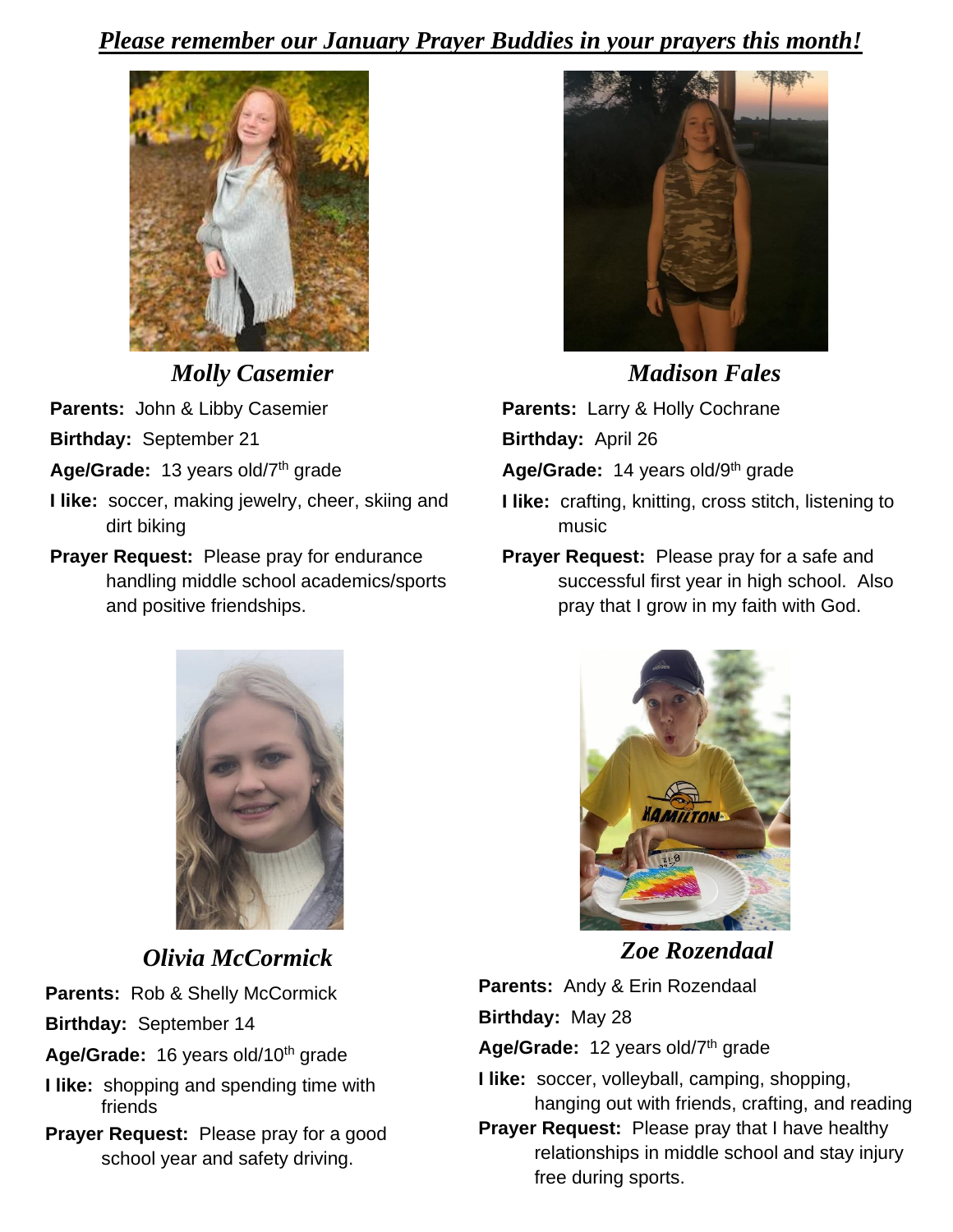# **Student Ministries at HRC**

## Gravitate: 6<sup>th</sup>-8<sup>th</sup> Grade / The Gathering: 9<sup>th</sup>-12<sup>th</sup> Grade

Drew Boerman – Director of Youth Leadership - hamrefyouth@gmail.com

## **Gravitate**

Meets Wednesday Nights ~ 6:30-7:45pm

#### *Calendar*

January 5: No Meeting January 7-9: Winter Blast Retreat at Grace Adventure January 12: Game Night January 19: Lesson Night January 26: Lesson Night

In January we will be attending Grace Adventures for the Winter Blast retreat with HAYM. It will be a fun filled weekend full of games and worship. We will also continue our studying of faith which has been an ongoing theme this year in Gravitate.

## Grow: 4<sup>th</sup>-5<sup>th</sup> Grade

Meets Wednesday Nights ~ 6:30-7:30pm Grow is learning about God's character through the Psalms

January 19: When I'm afraid, I can trust God January 26: My God delivers me from danger

## *Wednesday Meals this Month*

1

### **January 19 ~ Youth Praise Team**

### **January 26 ~ Help Needed!**

We are in need of more groups to sign up for meals for the winter session!! Please sign up on the bulletin board outside the kitchen if you are willing to help. Groups are responsible for planning, preparing and serving the meal. You will be reimbursed for the cost of ingredients purchased. *We are also in need of desserts each week.*

## *Monthly Bible Reading Plan*

Our monthly Bible reading plan is available on our website. Printed copies can be found outside the library. This year's readings come from "At Home with the Word"

## **The Gathering**

Meets Sunday Nights ~ 6:00-7:30pm

#### *Calendar*

January 9: Game Night (everyone invited) January 14-16: Winter Retreat at Spring Hill January 23: Lesson Night January 30: Off-Site

This month we will be attending Spring Hill for our High School retreat. This will be a weekend full of worship and relationship building. We also will continue our studies on faith this month. We continue to invite everyone to join us on our game nights. This will give you a chance to connect with our youth on their grounds.

#### **January Meals**

 January 9: Meal Still Needed January 24: Meal Still Needed

## *Dates to Remember*

December 27 – Consistory Meeting followed by Elders / Deacons Meetings January 6 – Discipleship Team Meeting January 7-9 – Gravitate Winter Retreat January 9 – Installation of Elders and Deacons January 9 – Children In Worship and Sunday School Classes Resume January 14-16 – The Gathering Winter Retreat January 18 – Quilting Group January 19 – Wednesday Night Activities Resume January 24 – February Heartbeat Deadline January 24 – Consistory Meeting followed by Elders / Deacons Meetings

## *January Missions of the Month*

Camp Beechpoint Young Life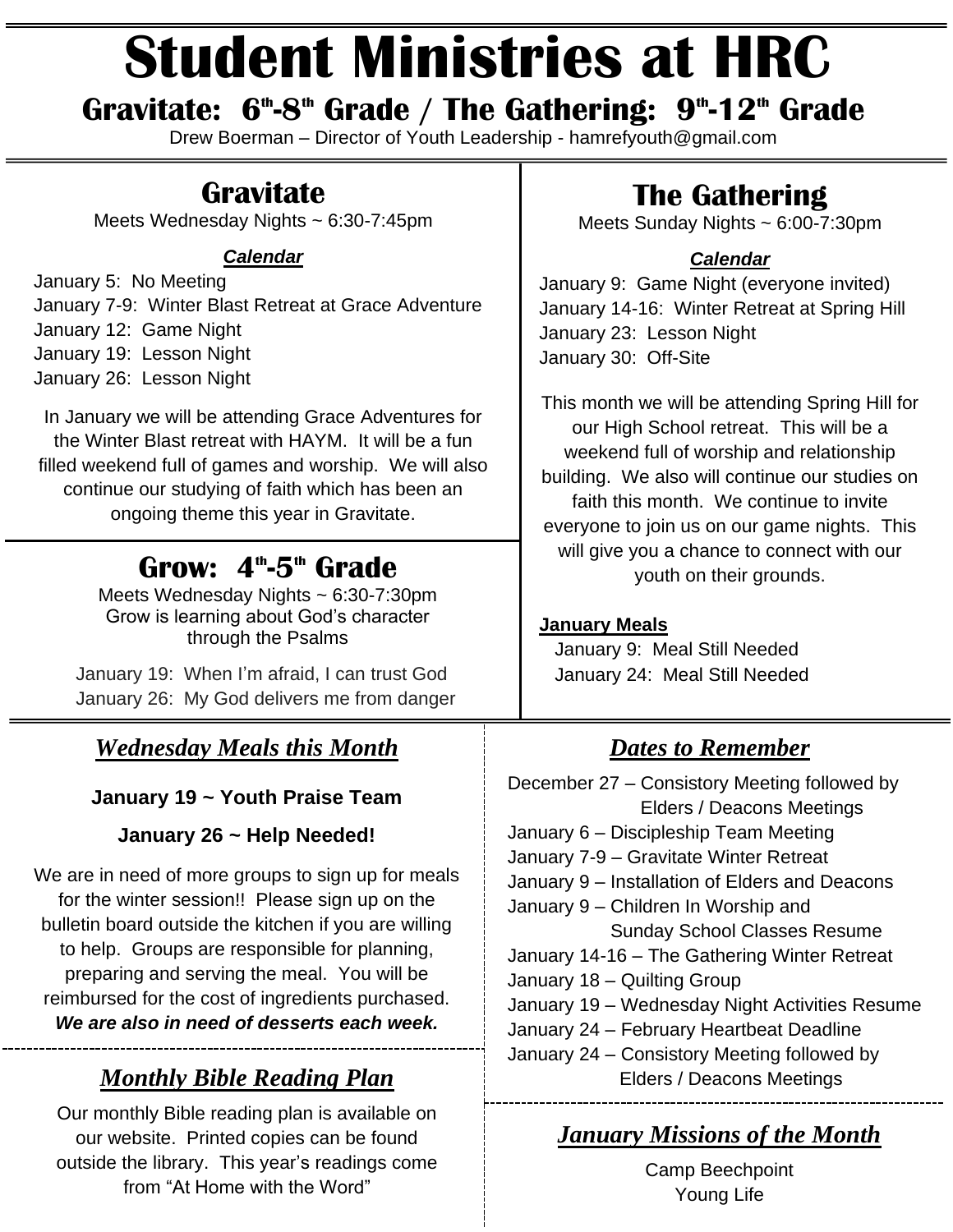## *Ministry Helpers for January*

We thank our Ministry Helpers for giving of their time!

| <b>Ministry</b>              | January 2                           | January 9                            | January 16                 | January 23                              | January 30                           |  |  |
|------------------------------|-------------------------------------|--------------------------------------|----------------------------|-----------------------------------------|--------------------------------------|--|--|
| <b>Greeters</b>              | Ross & Melissa<br>Eding and family  | Dave & Sally<br>Elenbaas             | Lynn & Luanne<br>Elenbaas  | Scott & Joy<br>Essenburg                | Rick & Missy<br>Eustice and family   |  |  |
| <b>Nursery</b>               | Holly Cochrane<br><b>Madi Fales</b> | Kathy Weerstra<br>Carla VanderPoppen | Bev Ende<br>Lynn Bosch     | Luanne Elenbaas<br><b>Brianna Fales</b> | <b>Maddy Poll</b><br>Jackie Taratuta |  |  |
| Children's<br><b>Message</b> | Help Needed!                        |                                      |                            |                                         |                                      |  |  |
| Camera                       | Jerry VanLente                      | <b>Missy Eustice</b>                 | Ryan Lindholm              | Eric Helder                             | Jerry VanLente                       |  |  |
| <b>PowerPoint</b>            | Craig Poll                          | Kilee Kleinheksel                    | <b>Mark Kleinheksel</b>    | Jessi Boerman                           |                                      |  |  |
| Sound                        | Jeff Mulder                         | <b>Tim Bleeker</b>                   | Paul Koopman               | Paul Bosch                              | <b>Brian Kleinheksel</b>             |  |  |
| Pianist/<br><b>Organist</b>  | Sherry Kleinheksel                  | Nancy Kleinheksel                    | Deb Meiste                 | Sherry Kleinheksel                      | Deb Meiste                           |  |  |
| <b>Praise Team</b>           | <b>Praise Band</b>                  | Bev, Brian & Tim                     | Dale, Lane,<br>Jen & Kathy | Youth Praise Team                       | Bev, Dave,<br>Gracie & Kendra        |  |  |
| <b>Valet Parking</b>         | Wayne Keegstra                      |                                      |                            |                                         |                                      |  |  |

## *HRC Volunteer Opportunities*

There are MANY opportunities to help out at HRC. Check the bulletin boards by the kitchen or the carport to sign up.

- Children's Ministry Helpers:
	- o Volunteers are needed to present a Children's Message during the morning worship service.
	- o Do you enjoy making crafts? We need a few craft activities planned for kids ages 3 through 5<sup>th</sup> grade during the Sunday school hour. We will purchase supplies and help you with the presentation.
	- o Do you enjoy watching movies? We have a few dates where we need adults to help out with handing out popcorn and watching a movie during the Sunday school hour with our kids.
- Cookies Cookies are needed for our fellowship time on Sunday mornings.
- Personal Needs Pantry Volunteers Volunteers are needed on Fridays from 10:00am-12:30pm.
- Valet Parking 1-2 people are needed to help each month.
- The winter Family Night meal schedule has been posted. Please sign up on the bulletin board by the kitchen.
- Desserts are needed for our Wednesday Night meals.



**Sign uf TODAY I**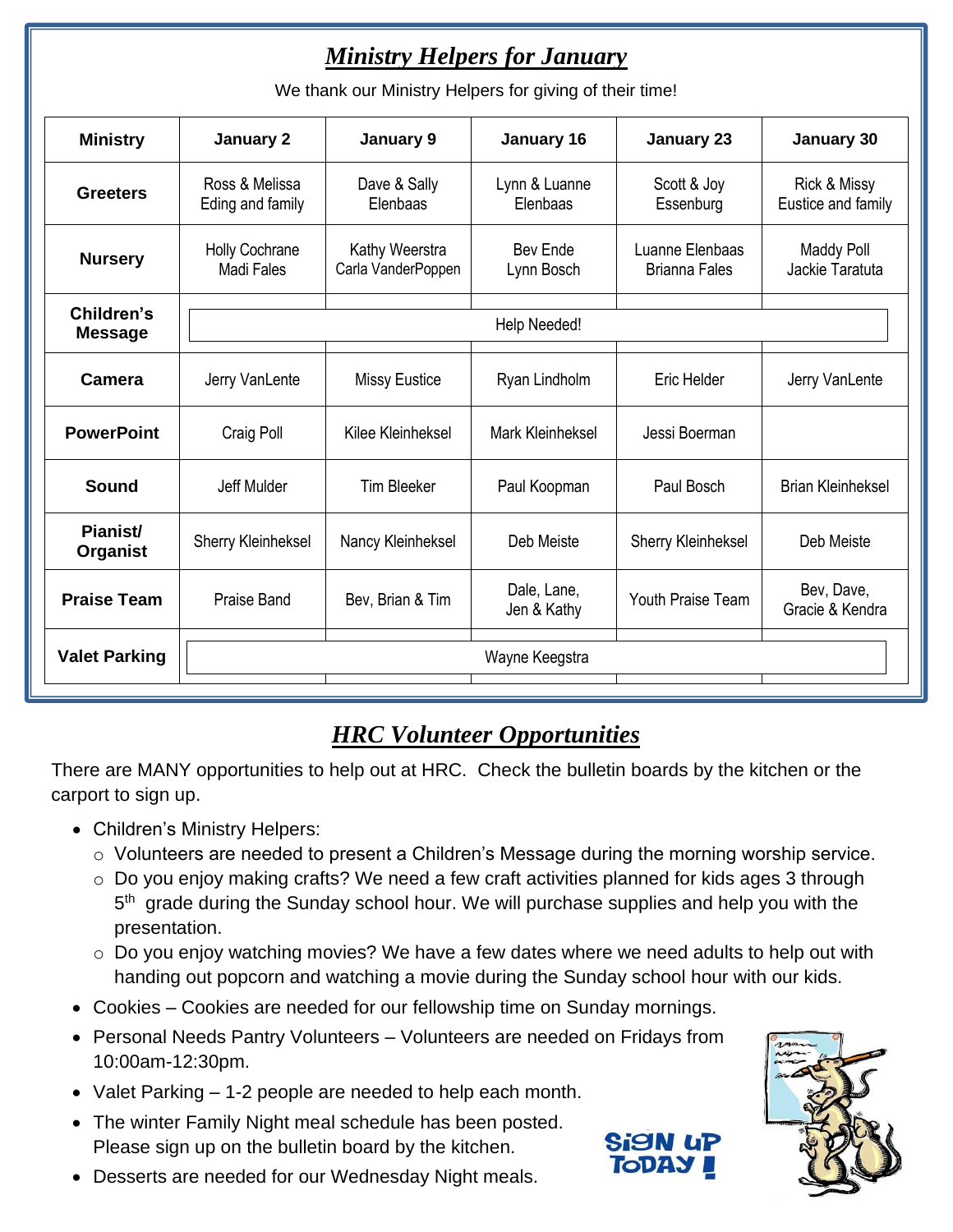

| <b>Sunday</b>                                 | <b>Monday</b>                                                           | <b>Tuesday</b>                                                   | Wednesday                                                              | <b>Thursday</b>            | Friday                                   | <b>Saturday</b>             |
|-----------------------------------------------|-------------------------------------------------------------------------|------------------------------------------------------------------|------------------------------------------------------------------------|----------------------------|------------------------------------------|-----------------------------|
|                                               |                                                                         |                                                                  |                                                                        |                            |                                          | 1                           |
| $\boldsymbol{2}$                              | $\mathbf{3}$<br><b>Brian</b><br><b>VandenBrink</b>                      | 4<br>Becky<br>Groenheide<br><b>Jeff Reuschel</b>                 | 5<br>Rylee Boerman                                                     | 6<br><b>Blake Casemier</b> | $\overline{7}$<br><b>Ron Kleinheksel</b> | 8                           |
| 9<br>Leona Boerigter*<br>Grayson<br>Rozendaal | 10                                                                      | 11<br>Robert & Kerri<br>Ritsema (37)<br>Bob & Sheri<br>Sprik (9) | 12<br>Laurie Mulder                                                    | 13<br>Arlene VanDine       | 14<br>Ron Klingenberg<br>Debbie Lampen   | 15                          |
| 16<br>Aurora Boerman                          | 17                                                                      | 18<br>Dave Elenbaas                                              | 19<br>Alyssa Mulder<br>Grayson Mulder<br>Ron & Peg<br>Klingenberg (49) | 20<br><b>Rob McCormick</b> | 21<br><b>Rick Brenner</b>                | 22<br>Larry<br>Schrotenboer |
| 23                                            | 24<br><b>Breanna Eding</b><br>Nelvin & Eleanor<br>DeWeerd (64)          | 25<br>Paul Koopman                                               | 26<br>Arlynn Immink                                                    | 27<br>Julie Wolding        | 28                                       | 29                          |
| 30<br>Dale<br>VanderPoppen                    | 31<br><b>Pat Driscoll</b><br>Veta Lohman<br>Paul & Jean<br>Koopman (45) |                                                                  |                                                                        |                            |                                          |                             |

## Birthday Blessings



*Leona Boerigter is celebrating her 92nd birthday on January 9. Please remember her by sending a card.*

#### **So Help Me God**

No matter how firm our resolutions, we can't make ourselves better people *by ourselves*. God empowers our good works when we rely on his aid. H.P. Nichols, a 19<sup>th</sup>-century poet, wrote:

If I resolve, with the new year, a better child to be, 'Twill do no good at all, I fear, but rather harm to me, Unless I try, with every day, no angry word to speak; Unless, each morn, to God I pray to keep me mild and meek. Then let me try with all my might, and may God help me too, Always to choose the way that's right, whatever act I do.